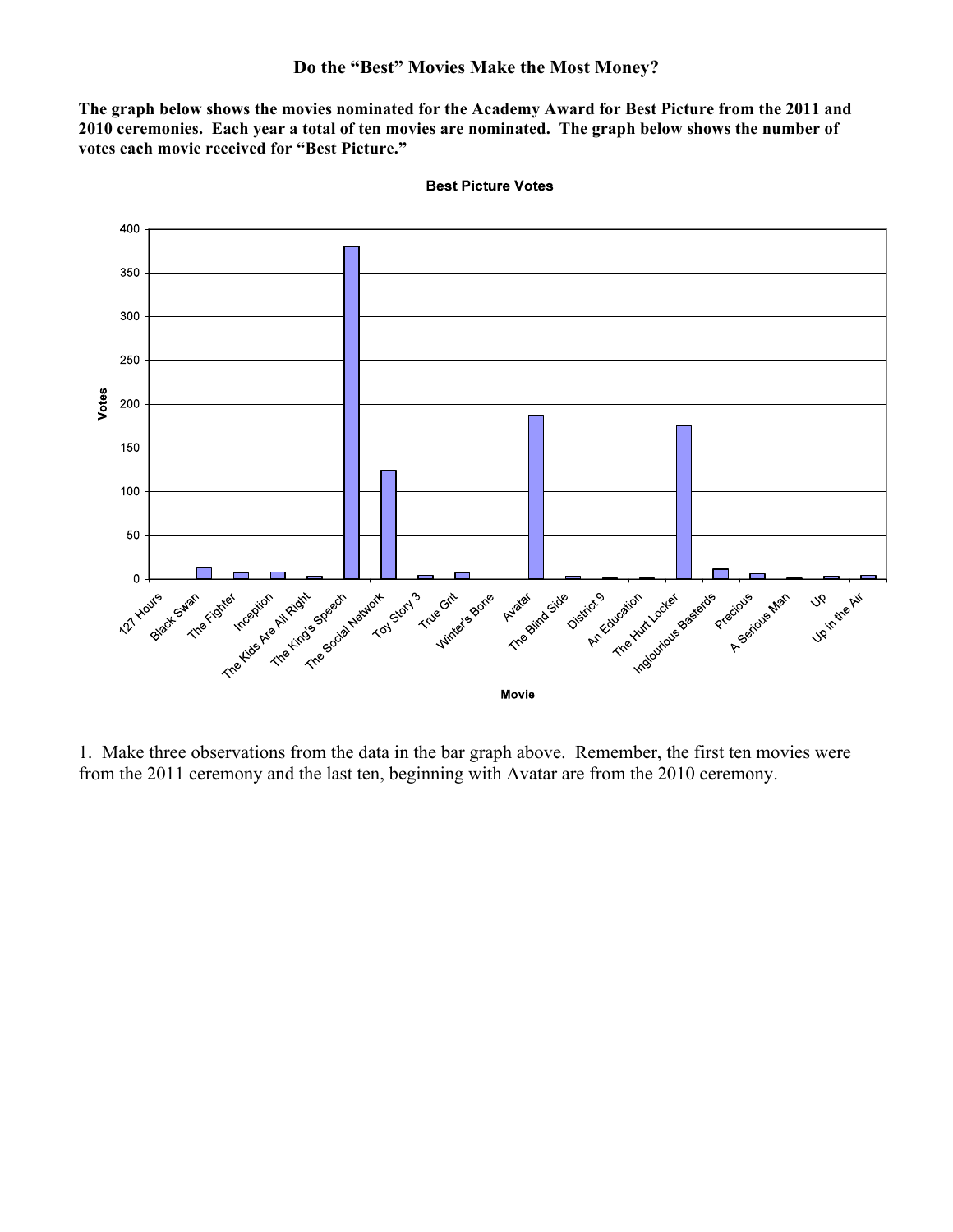2. The bar graph below gives the amount of money that each of these 20 movies made worldwide at theatres. This is called "worldwide gross."



**Worldwide Gross by Movie** 

2. Make three observations from the data in the bar graph above. Remember, the first ten movies were from the 2011 ceremony and the last ten, beginning with Avatar are from the 2010 ceremony.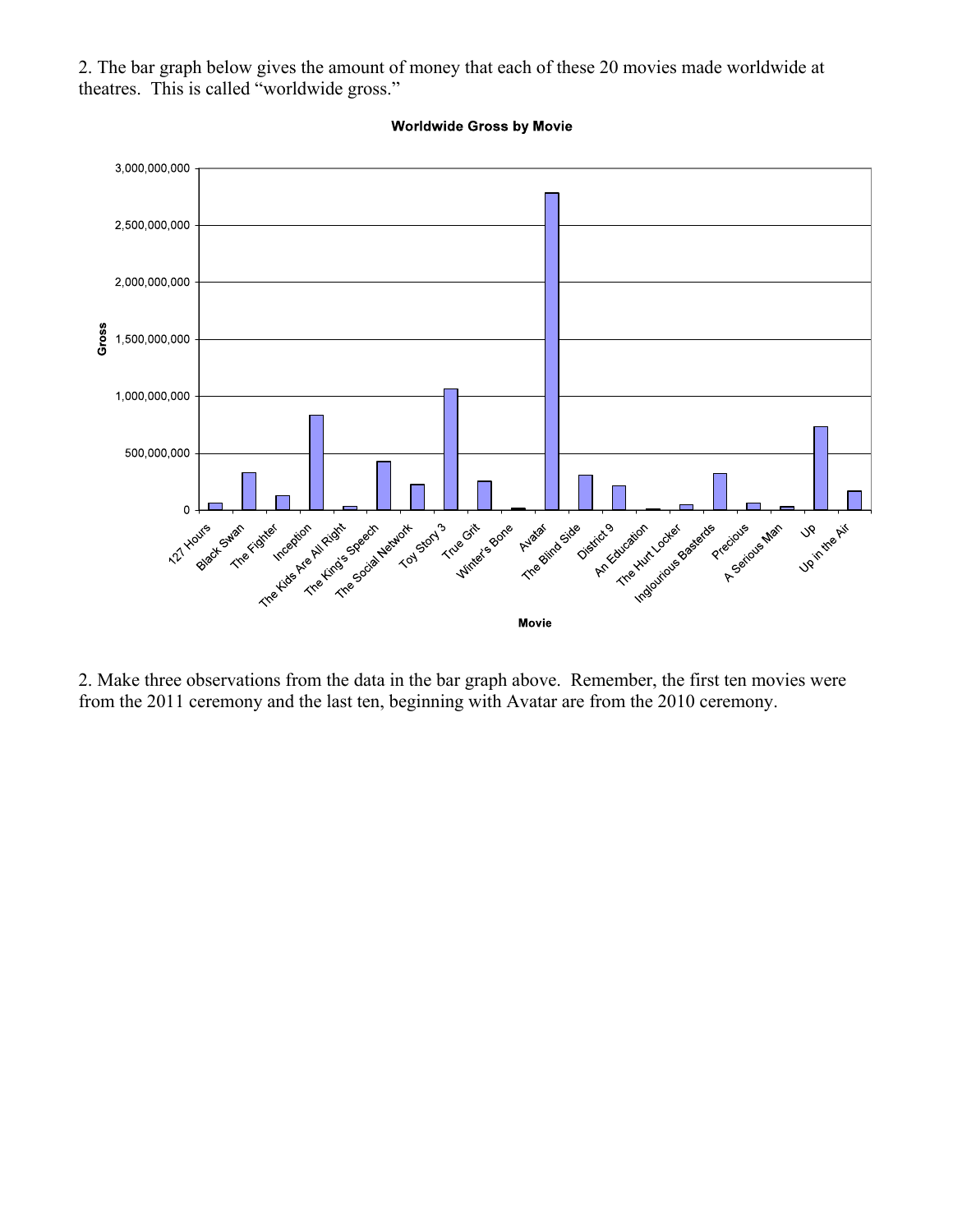3. Is there a correlation between the number of votes a movie receives for best film and the amount of money a movie makes at theatres? We can create a scatter plot to find out. Below are the actual votes and worldwide gross for each of the 20 Academy Award nominees for Best Film:

| <b>Best Film Nominee</b>    | <b>Votes</b> | <b>Worldwide Box Office</b> |
|-----------------------------|--------------|-----------------------------|
| 127 Hours                   | 0            | \$60,735,230                |
| <b>Black Swan</b>           | 13           | \$329,454,678               |
| The Fighter                 | 7            | \$129,217,009               |
| Inception                   | 8            | \$832,584,416               |
| The Kids Are All Right      | 3            | \$34,711,365                |
| The King's Speech           | 380          | \$427,374,139               |
| <b>The Social Network</b>   | 124          | \$224,922,135               |
| Toy Story 3                 | 4            | \$1,064,404,880             |
| <b>True Grit</b>            | 7            | \$252,276,928               |
| <b>Winter's Bone</b>        | 0            | \$14,231,503                |
| Avatar                      | 187          | \$2,783,918,982             |
| The Blind Side              | 3            | \$308,159,475               |
| District 9                  | 1            | \$215,196,627               |
| An Education                | 1            | \$14,134,502                |
| The Hurt Locker             | 175          | \$49,678,776                |
| <b>Inglourious Basterds</b> | 11           | \$320,389,438               |
| Precious                    | 6            | \$63,471,431                |
| A Serious Man               | 1            | \$30,710,147                |
| Up                          | 3            | \$731,304,609               |
| Up in the Air               | 4            | \$166,842,739               |

Use the data above to create a scatter plot comparing votes and worldwide gross for all 20 movies. You may use a separate sheet of graph paper or the grid on the following page. After you create your scatter plot be sure to answer the following questions:

4. Are there any areas where most of the data seems to be clustered? If so, discuss this cluster of data, how much did the movies tend to make and how many votes did they receive?

5. Are there any movies that appear to be outliers? Outliers are values that are outside the norm or that do not follow the trend of the rest of the data.

6. Does there seem to be an association between best film votes and worldwide gross? Explain any association or lack of association that you see (does there appear to be any relationship between votes and worldwide gross)? If so, is it linear nonlinear, positive or negative?